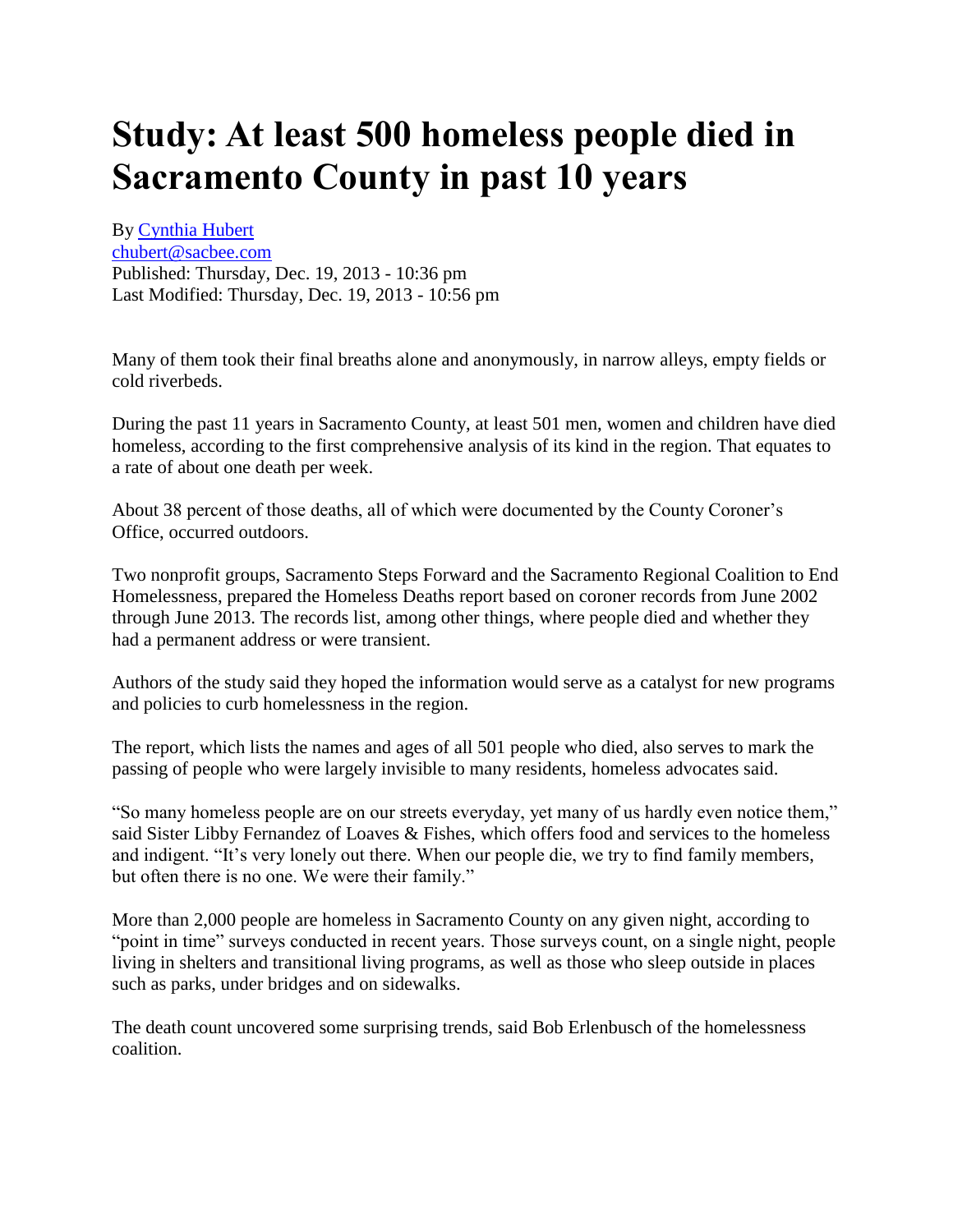"There are so many stereotypes," Erlenbusch said. "Don't all homeless people die in the wintertime? Aren't they all drug addicts and alcoholics?" The answer to both questions is no, according to the report.

The seasonal distribution of deaths was roughly even, with 26 percent occurring in winter, 26 percent in summer and 24 percent in both spring and fall, the report shows. Alcohol or drugs were blamed in 27 percent of the cases documented in the report. Injuries, heart disease, infections and gunshot or stab wounds accounted for much of the rest.

Behind the numbers, there are people such as Evelyn Roper, Martin Roller and Michael Wentworth.

Roper was 66 years old and in poor health when she died in her tent on a January night in 2008 during a harsh winter storm, according to friends and relatives. The coroner ruled that she died of "natural" causes.

Roller's body was found floating in the American River near a transient camp in 2011. He suffered from depression and addiction, and his former wife believes he may have committed suicide. His official cause of death is listed as "undetermined."

Michael Lawrence Wentworth, affectionately known on the streets as "Gremlin," was stabbed to death earlier this year as he came to the aid of another homeless person. He was among the 6 percent of homeless deaths that resulted from homicide during the period studied. Another 5 percent committed suicide.

Among the report's other findings:

• About 77 percent of the 501 people listed had spent time in the county jail.

• Ages of the dead ranged from infants to 81 years old. The average age of death among homeless adults was 47 for women and 50 for men.

• About 10 percent of the homeless people who died were military veterans.

• Nearly half the deaths occurred on weekends.

• Homeless deaths were disproportionately located downtown, and tended to follow transportation corridors including the interstate highways and light rail.

John Kraintz, a homeless activist who spent years on the streets before a health crisis propelled him inside, said he believes the number of deaths reflected in the study may be low. The figures, he noted, represent only cases reviewed by the coroner. Homeless people who died in hospitals after lengthy illnesses likely are not represented, he said.

"There is a bigger story to be told," he said.